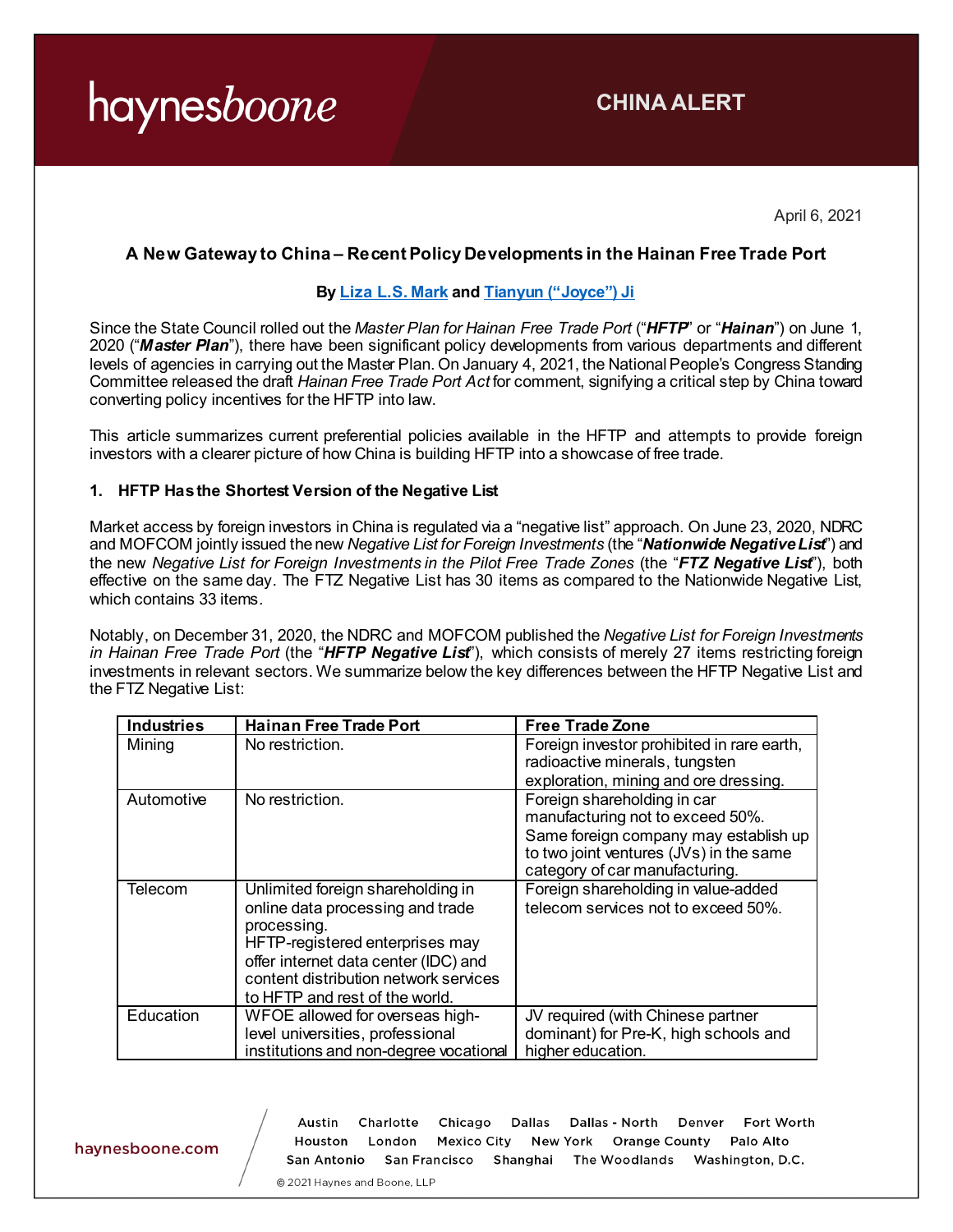|                                      | schools in STEM, agricultural and<br>medical fields. |              |
|--------------------------------------|------------------------------------------------------|--------------|
| Social<br>investigation/r<br>esearch | Foreign shareholding up to 33%.                      | Not allowed. |

Given this HFTP Negative List, foreign investors in the mining, automotive, telecom, education and social research services industries will be able to conduct and structure businesses that are otherwise not permitted anywhere else in China. Except for specific regulations related to the mining industry, foreign investors will generally be able to register and obtain their business licenses in Hainan in these industries and further expand in other locations in China.

# **2. Relaxed Rules of the QFLP regime in HFTP**

The qualified foreign limited partnership ("*QFLP*") regime grants foreign investors access to China's domestic private equity market. Shanghai launched the first QFLP program in 2010. As of today, there are currently thirteen (13) pilot areas allowing QFLP, including the HFTP.

Notably, HFTP does not have the strict eligibility requirements that most other pilot areas' QFLP rules have for the fund itself, the general partner or the limited partner. Taking Shanghai as an example, the chart below summarizes some key differences between HFTP and Shanghai's QFLP rules:

|                                              | <b>HFTP's QFLP Rules</b>                                                                                                                             | <b>Shanghai's QFLP Rules</b>                                                                                                                                                                                                                                                        |
|----------------------------------------------|------------------------------------------------------------------------------------------------------------------------------------------------------|-------------------------------------------------------------------------------------------------------------------------------------------------------------------------------------------------------------------------------------------------------------------------------------|
| <b>QFLP Fund</b>                             | No requirement.                                                                                                                                      | Subscribed capital $\geq$ \$15 million.<br>Form of capital contribution: monetary<br>only.                                                                                                                                                                                          |
| <b>General Partner</b>                       | No requirement.                                                                                                                                      | Registered capital $\geq$ \$2 million.                                                                                                                                                                                                                                              |
| <b>Limited Partner</b><br>(Foreign investor) | No requirement.                                                                                                                                      | Total asset $\geq 500$ million or AUM $\geq$ \$1<br>billion.<br>$\geq$ 5 years of relevant investment<br>experience.                                                                                                                                                                |
| Regulator(s)                                 | No dedicated regulatory body.<br>To be supervised by the local<br>finance supervisory bureau<br>together with SAMR, CSRC and<br>PBOC local branches. | The joint conference on the pilot program<br>for foreign-invested equity investment<br>enterprises.                                                                                                                                                                                 |
| Scope of<br><b>Investments</b>               | Can invest in secondary market<br>stocks and corporate bonds, if<br>approved by Hainan local<br>regulators.                                          | Cannot invest in:<br>Fields covered in the negative list<br>Secondary market stocks and<br>corporate bonds<br>Derivatives trading<br>Direct or indirect investment in real<br>estate for own use<br>Misappropriate non-owned funds<br>to investment<br>Lending or guaranty services |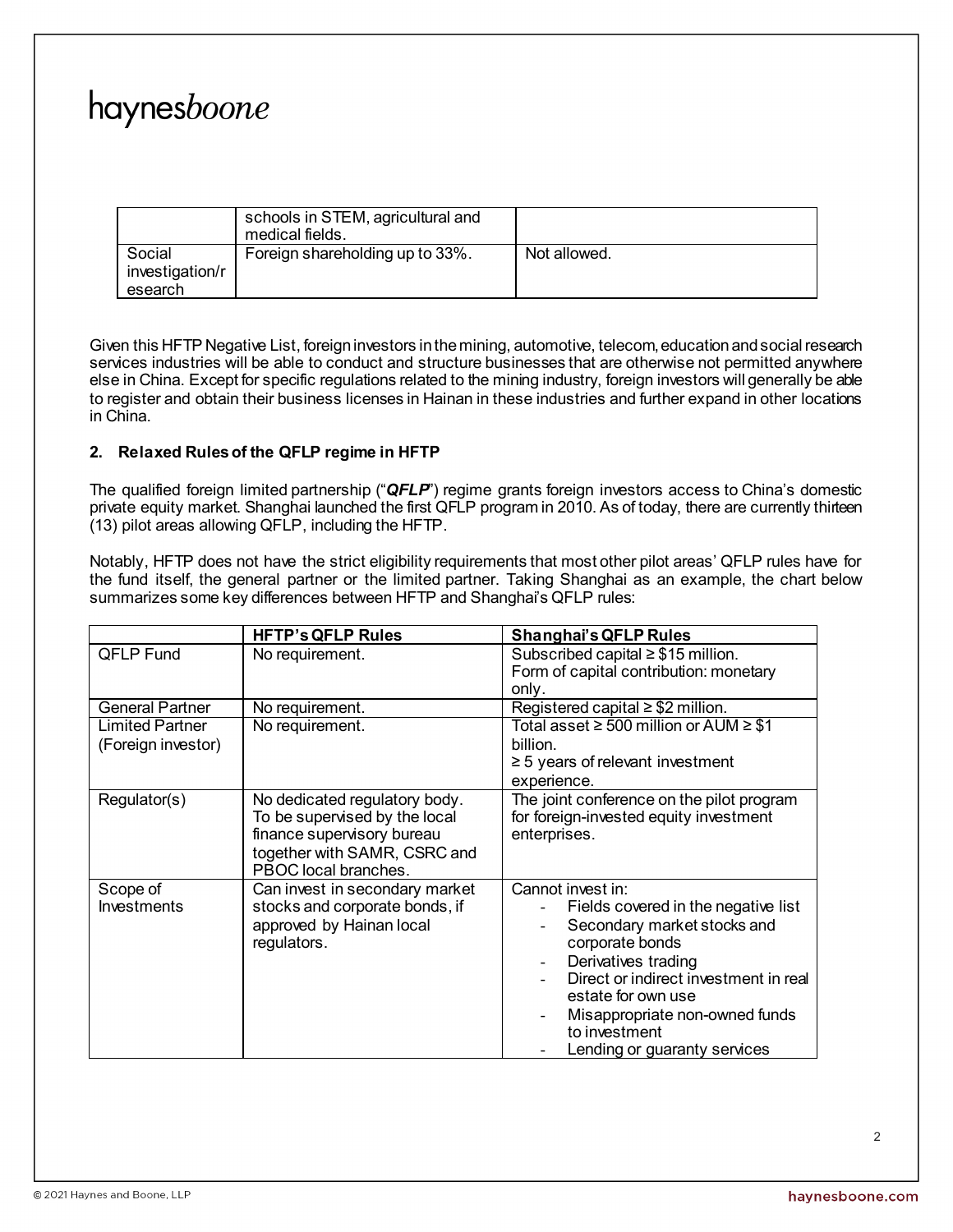As QFLP does not fall within the Nationwide Negative List, FTZ Negative List or the HFTP Negative List, foreign investors can have unlimited market access in setting up and operating QFLP funds throughout China. Given that eligibilities are not required in HFTP with respect to the fund itself and its partners, mid-to-small sized foreign fund managers may find Hainan to be an ideal place for them to set up their initial operation and participate in the growing Chinese domestic equity market.

# **3. Income Tax Incentives**

### a. Reduced Enterprise Income Tax ("*EIT*")

Enterprises in China are generally subject to a 25% EIT of their taxable income. HFTP offers a reduced EIT of [1](#page-2-0)5% if the following requirements are met: (i) its primary business activity is an encouraged business<sup>1</sup>; (ii) the revenue from such primary business activity accounts for 60% or more of the enterprise's gross revenue; and (iii) it carries out substantial business operation in the HFTP. Importantly, to qualify for the "substantial business operation" test, the business shall have all four (4) elements in HFTP, which are: (i) business operation; (ii) personnel; (iii) books and records; and (iv) assets.<sup>[2](#page-2-1)</sup>

### b. Exempted EIT for Certain Outbound Direct Investments ("*ODI*s")

In addition, for businesses in HFTP that are contemplating ODIs, HFTP is also offering exemptions from EIT if the following requirements are met:

- i. The business is an enterprise registered in HFTP;
- ii. The business engages in the tourism, modern service or high-tech industries;<br>iii. Business income tax in the destination country is at least  $5\%$ ; and
- Business income tax in the destination country is at least 5%; and
- iv. The new ODI occurred during January 1, 2020 through December 31, 2024.

EIT eligible for exemptions include: (i) operating profits from overseas, newly established branches; or (ii) dividends from an overseas subsidiary (at least 20% ownership) relating to the new ODI. <sup>[3](#page-2-2)</sup> Tourism, modern service and high-tech are industries that are strongly encouraged and promoted in Hainan according to the Master Plan. Such EIT exemptions aim to encourage businesses in those industries, particularly those that might need to set up cross-border operations, to incorporate in HFTP.

<span id="page-2-0"></span> $\overline{a}$ 1 The list of "encouraged businesses" can be found at the Catalogue for Guiding Industry Restructuring (2019 Edition) and the Catalogue of Encouraged Industries for Foreign Investment (2020 Edition).

<span id="page-2-1"></span><sup>2</sup> See Notice Regarding Relevant Questions for Encouraged Businesses' Substantial Operation in Hainan Free Trade Port (promulgated jointly on March 5, 2021, effective retroactively since January 1, 2020, by Hainan Provincial Tax Service, Hainan Provincial Department of Finance and Hainan Provincial Administration of Market Regulation).

<span id="page-2-2"></span><sup>3</sup> See Announcement of Hainan Provincial Tax Service, State Taxation Administration on Issues Relating to Corporate Income Tax Incentives for Hainan Free Trade Port (promulgated jointly on July 31, 2020, effective retroactively since January 1, 2020, by Hainan Provincial Tax Service and Hainan Provincial Administration of Market Regulation).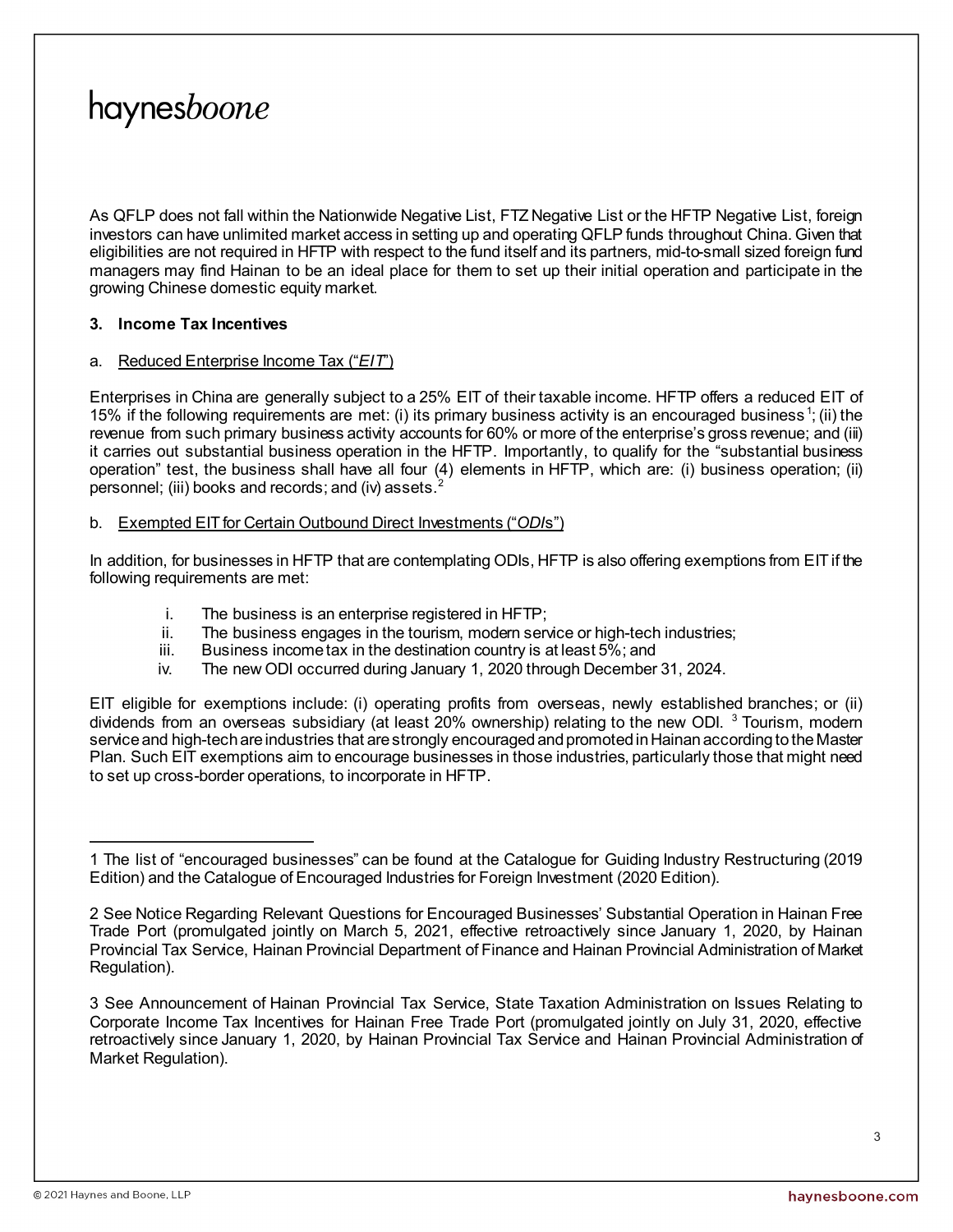#### c. Individual Income Tax ("*IIT*")

Individuals may enjoy a reduced income tax rate capped at 15% if: (i) the individual is considered to have "highend talents" or "talents in short supply" as deemed by the Hainan government; (ii) the individual earns eligible income derived from Hainan; and (iii) eligible incomes include wages, labor income, royalties, operational income and government subsidies for talents.<sup>[4](#page-3-0)</sup> This is quite attractive considering China's highest individual income tax bracket is 45%.

### **4. Zero Tariffs Regime**

The Master Plan calls for a list-based approach in regulating goods being exported and imported through Hainan. At the "first line" (i.e., from the rest of the world into HFTP), goods can generally be imported with zero tariff from overseas to HFTP, as long as they do not otherwise fall within the lists of goods prohibited from import or otherwise subject to specific tariffs.

Then at the "second line" (i.e., from HFTP into mainland China), tariffs are imposed if the goods are being imported to mainland China, with possible exemptions. Specifically, goods can be imported with zero tariff to Hainan, processed in Hainan and then sold to elsewhere in China at zero tariff, if: (i) they are for "encouraged business"; (ii) they meet a 30% value-added threshold; and (iii) the necessary "Hainan Origin Certificate" is obtained.  $5$ 

Furthermore, businesses can be exempted from various taxes for certain equipment and materials imported for their own use. Specifically, an enterprise registered in HFTP may be exempted from import duties, import valueadded tax and consumption tax if it imports certain production equipment for its own use. Such exemption is regulated by a short negative list. [6](#page-3-2)

In addition, an enterprise registered in HFTP may be exempted from import duties, import value-added tax and consumption tax if it imports certain raw materials and auxiliary materials for its own production. Such exemption is regulated by a positive list.<sup>[7](#page-3-3)</sup>

Hainan's policy developments offer foreign investors who are interested in setting up operations in China an additional gateway, as compared with traditional options such as Shanghai, Beijing or Shenzhen. In particular, businesses in the mining, automotive, telecom, education and social research services industries that are

<span id="page-3-1"></span>5 See the Master Plan.

<span id="page-3-2"></span>6 See Notice on "Zero-Tariff" Policy for Self-Use Manufacturing Equipment in Hainan Free Trade Port (promulgated jointly on March 4, 2021, by the Ministry of Finance, General Administration of Customs, and State Taxation Administration).

<span id="page-3-3"></span>7 See Notice on "Zero-Tariff" Policy for Raw Materials and Auxiliary Materials in Hainan Free Trade Port (promulgated jointly on November 11, 2020, effective December 1, 2020, by the Ministry of Finance, General Administration of Customs, and State Taxation Administration).

<span id="page-3-0"></span> $\overline{a}$ 4 See Notice on Issues Relating to Implementation of Individual Income Tax Preferential Policies for High-end Talent and Talent in Short Supply at Hainan Free Trade Port (promulgated jointly on December 15, 2020 by Hainan Provincial Tax Service, Hainan Provincial Department of Finance, and Hainan Provincial Administration of Market Regulation).